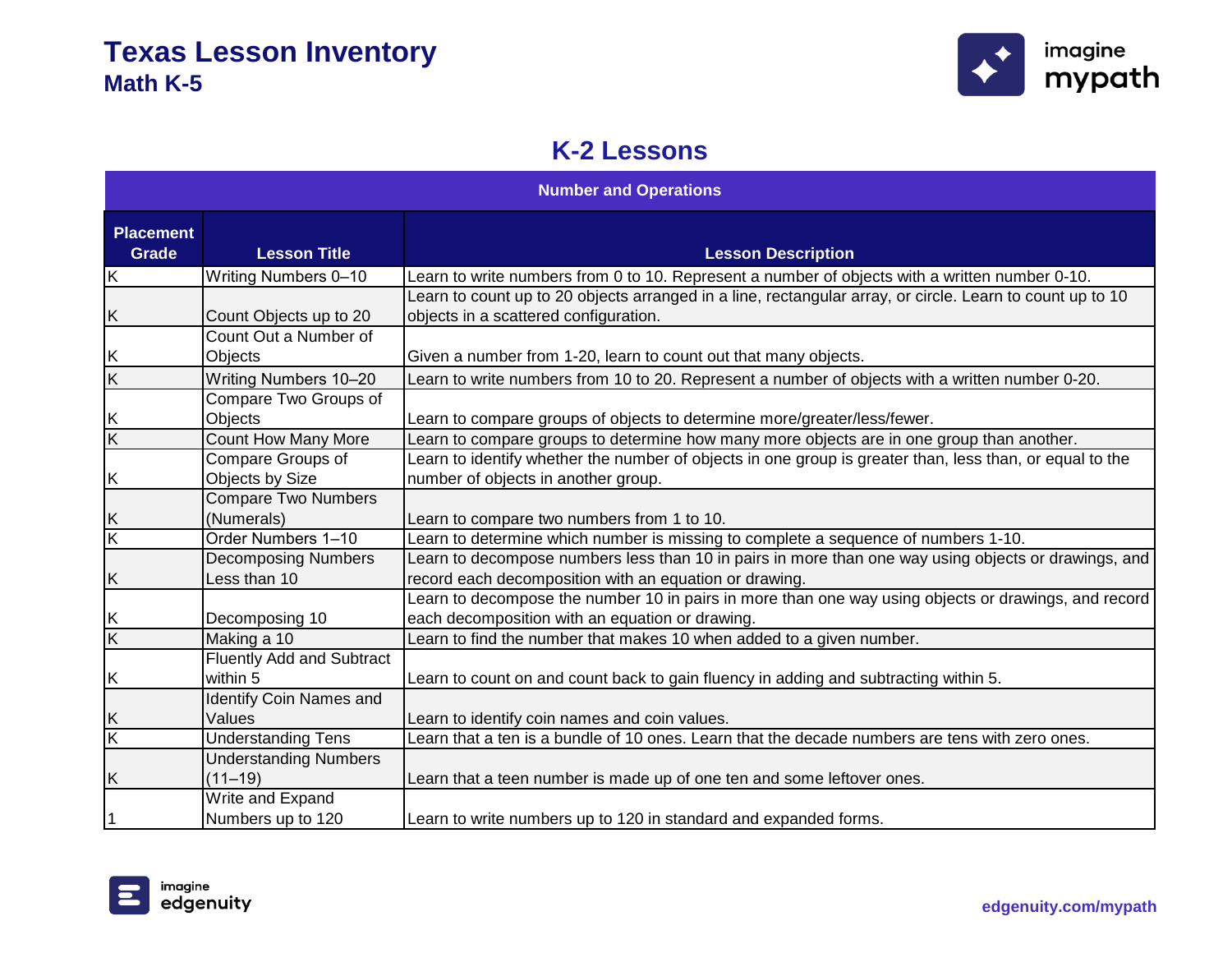

| <b>Placement</b><br><b>Grade</b> | <b>Lesson Title</b>            | <b>Lesson Description</b>                                                                              |
|----------------------------------|--------------------------------|--------------------------------------------------------------------------------------------------------|
|                                  | <b>Comparing Numbers with</b>  |                                                                                                        |
|                                  | Symbols                        | Learn to compare two 2-digit numbers using the symbols for less than, greater than, and equal to.      |
|                                  | Counting On to Add             | Learn to solve addition problems within 20 by counting on from a known amount.                         |
|                                  | Counting Back to Subtract      | Learn to solve subtraction problems within 20 by counting back from a known amount.                    |
|                                  | <b>Finding Missing Numbers</b> |                                                                                                        |
|                                  | (Addition)                     | Learn to solve addition equations with an unknown number represented by a symbol.                      |
|                                  | <b>Finding Missing Numbers</b> |                                                                                                        |
|                                  | (Subtraction)                  | Learn to solve subtraction equations with an unknown number represented by a symbol.                   |
|                                  | Writing and Expanding          |                                                                                                        |
| $\overline{c}$                   | Numbers to 1,000               | Learn to write and expand numbers to 1,000.                                                            |
|                                  | <b>Comparing 3-Digit</b>       | Learn to compare two 3-digit numbers based on the meanings of the hundreds, tens, and ones digits,     |
| $\overline{c}$                   | <b>Numbers</b>                 | using comparison symbols.                                                                              |
|                                  | Comparing 2- or 3-Digit        | Learn to compare two 2-digit or 3-digit numbers based on the meanings of the hundreds, tens, and ones  |
| $\overline{\mathbf{c}}$          | <b>Numbers</b>                 | digits, using comparison symbols.                                                                      |
|                                  | Determining the Value of       |                                                                                                        |
| $\overline{c}$                   | Coins                          | Learn to determine the value of a collection of coins up to one dollar.                                |
|                                  |                                | <b>Algebraic Reasoning</b>                                                                             |
|                                  | <b>Addition Number</b>         |                                                                                                        |
| $\overline{\mathsf{K}}$          | Sentences                      | Learn to write an addition number sentence.                                                            |
|                                  | <b>Subtraction Number</b>      |                                                                                                        |
|                                  | Sentences                      | Learn to write a subtraction number sentence.                                                          |
| $\frac{K}{K}$                    | Adding Within 10               | Learn to solve addition word problems within 10.                                                       |
| $\overline{\mathsf{K}}$          | Subtracting Within 10          | Learn to solve subtraction word problems within 10.                                                    |
|                                  | <b>Add/Subtract to Solve</b>   | Learn to solve addition and subtraction word problems within 20. Includes add to, with change unknown, |
|                                  | <b>Word Problems</b>           | and take from, with change unknown.                                                                    |
|                                  | Solving Comparison Word        | Learn to solve comparison word problems within 20 using addition and subtraction. Includes comparing   |
|                                  | Problems                       | amounts with a bigger unknown, and comparing amounts with a smaller unknown.                           |
|                                  | Adding 3 Numbers (up to        | Learn to find the sum of three one-digit numbers with sums equal to or less than 10 using multiple     |
|                                  | 10)                            | strategies.                                                                                            |
|                                  | Adding 3 Numbers (up to        | Learn to find the sum of three one-digit numbers with sums equal to or less than 20 using multiple     |
|                                  | 20)                            | strategies.                                                                                            |
|                                  | Using Strategies to Add        | Learn to solve addition problems using properties and strategies.                                      |

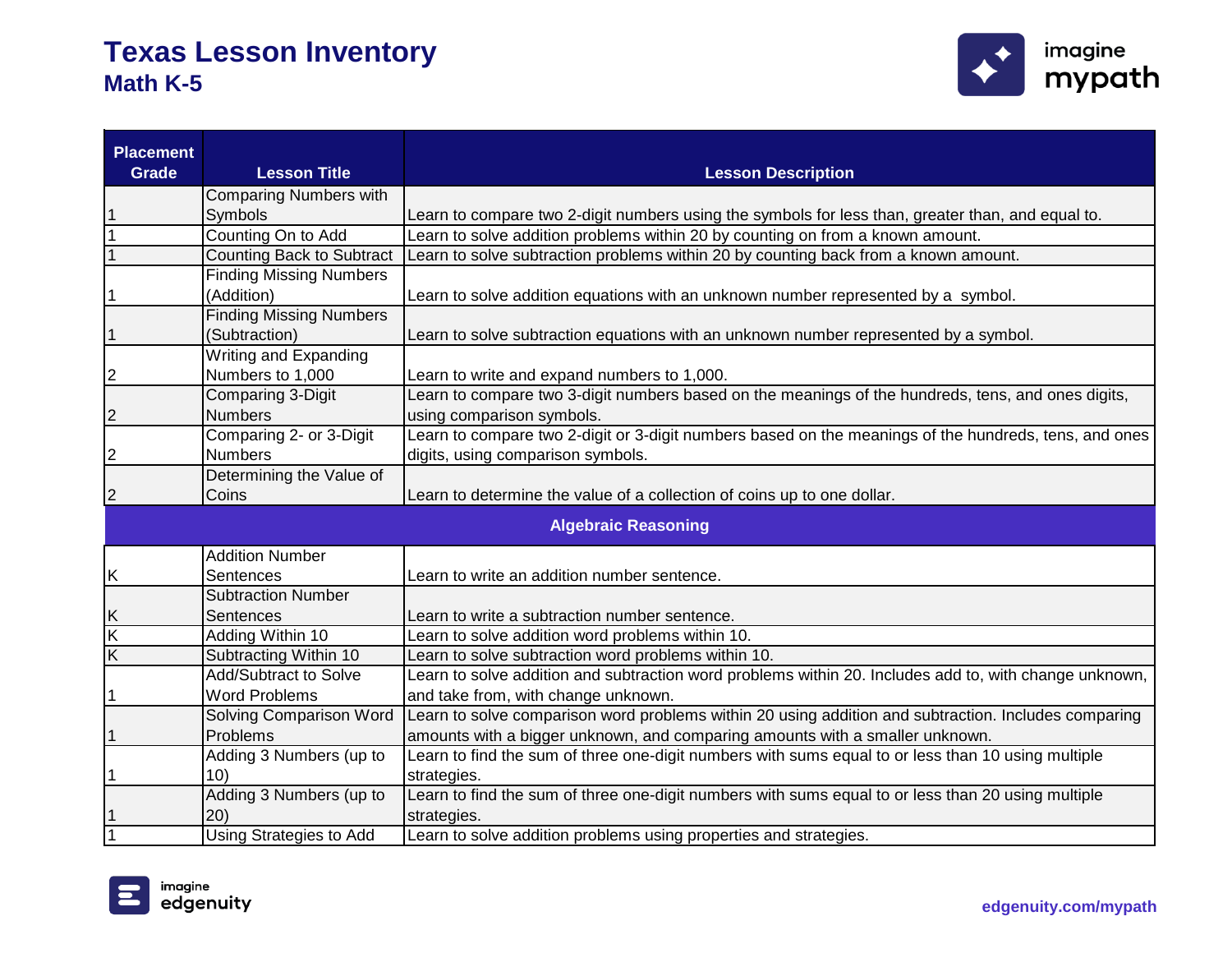

| <b>Placement</b><br><b>Grade</b> | <b>Lesson Title</b>               | <b>Lesson Description</b>                                                                              |
|----------------------------------|-----------------------------------|--------------------------------------------------------------------------------------------------------|
|                                  | Using Strategies to               |                                                                                                        |
|                                  | Subtract                          | Learn to subtract by relating subtraction to addition.                                                 |
|                                  | <b>Using Addition to Subtract</b> | Learn to use addition to solve subtraction problems.                                                   |
|                                  | Use a Number Line to Add          |                                                                                                        |
| $\overline{2}$                   | and Subtract                      | Learn to use a number line to add and subtract numbers within 100.                                     |
|                                  |                                   | Learn to explain why addition and subtraction strategies work, using place value and properties of     |
| $\overline{c}$                   | <b>Add/Subtract Strategies</b>    | operations.                                                                                            |
|                                  | Using Models to Add within        |                                                                                                        |
| $\overline{c}$                   | 1,000                             | Learn to use models such as base-ten blocks and number lines to add within 1,000.                      |
|                                  | <b>Using Models to Subtract</b>   |                                                                                                        |
| $\overline{c}$                   | within 1,000                      | Learn to use models such as base-ten blocks and number lines to subtract within 1,000.                 |
|                                  |                                   | Learn to solve one-step addition word problems (with initial amount unknown) using equations, base-ten |
| 2                                | Adding with Models                | blocks, and number lines.                                                                              |
|                                  |                                   | Learn to solve one-step subtraction word problems (with initial amount unknown) using equations, base- |
| $\overline{2}$                   | Subtracting with Models           | ten blocks, and number lines.                                                                          |
|                                  | Using Mental Math to Add          |                                                                                                        |
| $\overline{c}$                   | and Subtract                      | Learn to use mental math strategies to add and subtract within 20.                                     |
|                                  | Add to Solve Problems             |                                                                                                        |
| 2                                | (Regroup)                         | Learn to add numbers with regrouping.                                                                  |
|                                  | <b>Subtract to Solve Problems</b> |                                                                                                        |
| $\overline{2}$                   | (Regroup)                         | Learn to subtract numbers with regrouping.                                                             |
|                                  |                                   | <b>Geometry and Measurement</b>                                                                        |
|                                  | Comparing Objects by              |                                                                                                        |
| Κ                                | Length                            | Learn to compare the length of objects.                                                                |
| $\overline{\mathsf{K}}$          | <b>Describing Objects</b>         | Learn to describe objects.                                                                             |
|                                  | Comparing Shapes of               | Learn to analyze and compare three-dimensional shapes using informal language to describe their        |
| Κ                                | <b>Different Sizes</b>            | similarities, difference, parts, and other attributes.                                                 |
|                                  | Comparing Shapes on               | Learn to model shapes in the world by creating two- dimensional shapes on geoboards. Analyze and       |
| Κ                                | Geoboards                         | compare shapes. Investigate the relationship between sides and corners of shapes.                      |
|                                  | <b>Comparing Flats and</b>        | Learn to analyze and compare two-dimensional shapes using informal language to describe their          |
| Κ                                | Solids                            | similarities, difference, parts, and other attributes.                                                 |
| Κ                                | <b>Composing Shapes</b>           | Learn to compose simple shapes to form larger shapes. Identify shapes within other shapes.             |

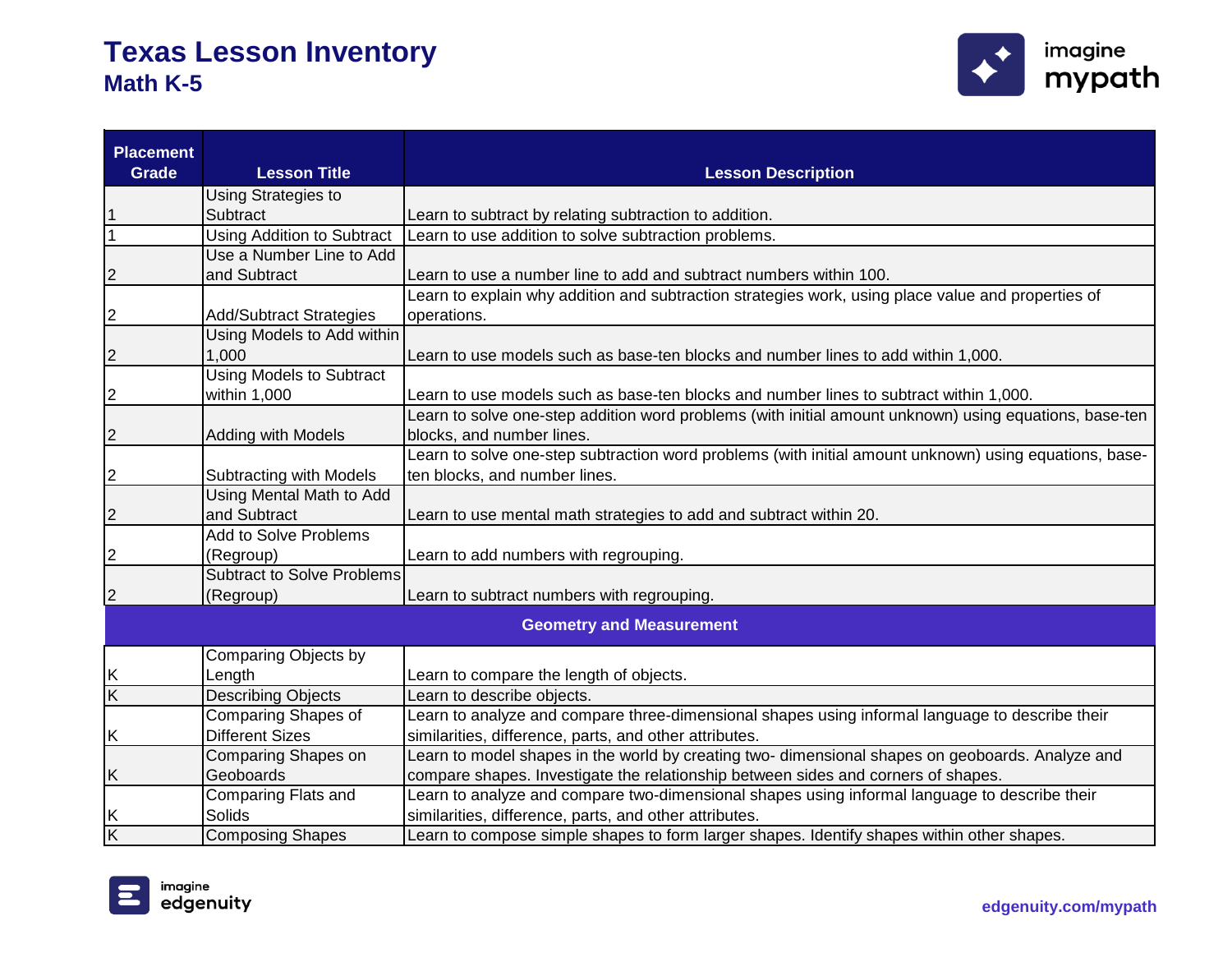

| <b>Placement</b><br><b>Grade</b> | <b>Lesson Title</b>            | <b>Lesson Description</b>                                                                                 |
|----------------------------------|--------------------------------|-----------------------------------------------------------------------------------------------------------|
|                                  | Classifying Two-               |                                                                                                           |
| 1                                | <b>Dimensional Shapes</b>      | Learn how to classify two-dimensional shapes based on attributes of sides and vertices.                   |
|                                  |                                | Learn to identify solid shapes including sphere, cone, and cylinder. Describe solid shapes using          |
| 1                                | <b>Describing Solid Shapes</b> | attributes such as face, edge, and corner.                                                                |
|                                  | Order and Compare              |                                                                                                           |
| 1                                | Objects by Length              | Learn to order three objects by length. Learn to compare the lengths of two objects using a third object. |
|                                  | Measuring with                 |                                                                                                           |
| $\mathbf{1}$                     | <b>Nonstandard Units</b>       | Learn to use non-standard units to estimate and measure lengths.                                          |
|                                  | Telling Time (Hour and         |                                                                                                           |
| $\mathbf{1}$                     | Half Hour)                     | Learn to tell time on analog and digital clocks to the hour and half hour.                                |
|                                  | Classify and Sort 2- and 3-    |                                                                                                           |
| $\overline{c}$                   | D Shapes                       | Learn to determine the value of a collection of coins up to one dollar.                                   |
|                                  | <b>Using Tools to Measure</b>  |                                                                                                           |
| $\overline{2}$                   | Length                         | Learn to measure the length of an object by using the appropriate measuring tools.                        |
|                                  | Estimating Lengths (in., ft,   |                                                                                                           |
| $\overline{2}$                   | cm, m)                         | Learn to estimate lengths using standard and metric units (in, ft, cm, m).                                |
|                                  | <b>Comparing Lengths</b>       | Learn to estimate and measure the length of an object in inches. Use inches to find the difference in     |
| $\overline{2}$                   | (Standard)                     | length of two objects.                                                                                    |
|                                  | <b>Comparing Lengths</b>       | Learn to measure the length of an object in centimeters. Use centimeters to find the difference in length |
| $\overline{c}$                   | (Metric)                       | of two objects.                                                                                           |
|                                  | <b>Solving Word Problems</b>   | Learn to solve word problems about length using drawings and equations with a symbol for the unknown      |
| 2                                | about Length                   | number to represent the problem.                                                                          |
|                                  | Tell and Write Time to the     |                                                                                                           |
| $\overline{c}$                   | 5 Minutes                      | Learn how to tell and write time to the nearest five minutes using an analog clock.                       |
|                                  |                                | <b>Data Analysis</b>                                                                                      |
|                                  | <b>Draw Conclusions from</b>   |                                                                                                           |
| Κ                                | <b>Picture Graphs</b>          | Learn to draw conclusions from real-objects and picture graphs.                                           |
|                                  | Draw Conclusions -             |                                                                                                           |
|                                  | Picture/Bar Graphs             | Learn to draw conclusions from a picture and bar graph                                                    |
|                                  | <b>Solving Problems Using</b>  | Learn to solve one-step word problems involving addition and subtraction using a pictograph or bar        |
| 2                                | Data                           | graph.                                                                                                    |

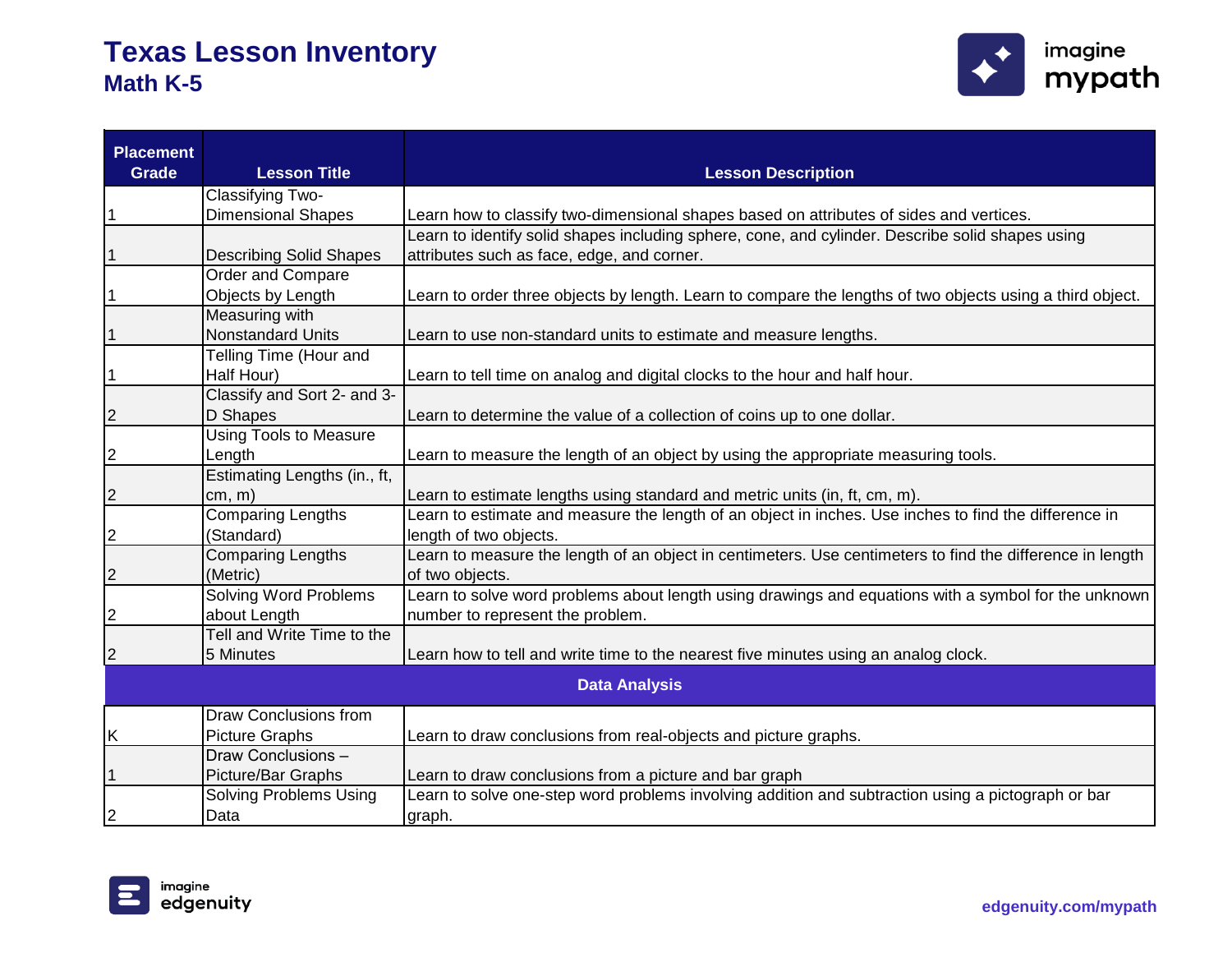

| <b>Placement</b><br><b>Grade</b> | <b>Lesson Title</b>              | <b>Lesson Description</b>                                                                            |
|----------------------------------|----------------------------------|------------------------------------------------------------------------------------------------------|
|                                  |                                  |                                                                                                      |
|                                  |                                  | <b>3-5 Lessons</b>                                                                                   |
|                                  |                                  | <b>Number and Operations</b>                                                                         |
|                                  | <b>Reading and Writing</b>       |                                                                                                      |
| <u>K</u>                         | Numbers to 50                    | Learn to read, write, and represent numbers up to 50.                                                |
|                                  | Comparing Numbers up to          |                                                                                                      |
| $\frac{K}{2}$                    | 20                               | Learn to compare numbers up to 20 using $>$ , $<$ , or =.                                            |
|                                  | Decompose - Both Sides           |                                                                                                      |
| $\frac{K}{\sqrt{2}}$             | of Equals Sign                   | Learn to compose and decompose numbers up to 20 to the left or right of the equal sign.              |
|                                  | Compose/Decompose                |                                                                                                      |
| <u>K</u>                         | Numbers (11-19)                  | Learn to compose and decompose numbers up to 19.                                                     |
|                                  | Reading and Writing              |                                                                                                      |
| $\frac{1}{1}$                    | Numbers to 100                   | Learn to read and write numerals up to 100.                                                          |
|                                  | <b>Comparing Numbers</b>         | Learn to compare two 2-digit numbers using comparison symbols.                                       |
|                                  | Writing and Expanding            |                                                                                                      |
| $\frac{2}{ }$                    | Numbers to 1,000                 | Learn to write and expand numbers to 1,000.                                                          |
|                                  | Comparing 3- and 4-Digit         |                                                                                                      |
| $\overline{2}$                   | <b>Numbers</b>                   | Learn to compare three-digit and four-digit numbers using $>$ , $\lt$ , and $=$ .                    |
|                                  | <b>Partition Shapes/Describe</b> |                                                                                                      |
| $\overline{2}$                   | <b>Equal Shares</b>              | Learn to partition shapes and describe the equal shares.                                             |
|                                  | Understanding Fractions of       | Learn to recognize fractions as part of a whole and understand the meaning of the numerator and the  |
| $\overline{2}$                   | a Whole                          | denominator.                                                                                         |
|                                  | Expanding Numbers up to          |                                                                                                      |
| $\frac{3}{ }$                    | 100,000                          | Learn to expand numbers up to 100,000                                                                |
|                                  | Comparing Numbers up to          |                                                                                                      |
| $\frac{3}{2}$                    | 100,000                          | Learn to compare and order whole numbers up to 100,000 and represent comparisons.                    |
|                                  | Introduction to                  | Represent and solve problems involving multiplication. Describe a context in which a total number of |
| $\overline{3}$                   | <b>Multiplication I</b>          | objects can be expressed as multiplication equation.                                                 |
|                                  | Introduction to                  | Represent and solve problems involving multiplication. Describe a context in which a total number of |
| 3                                | <b>Multiplication II</b>         | objects can be expressed as multiplication equation.                                                 |

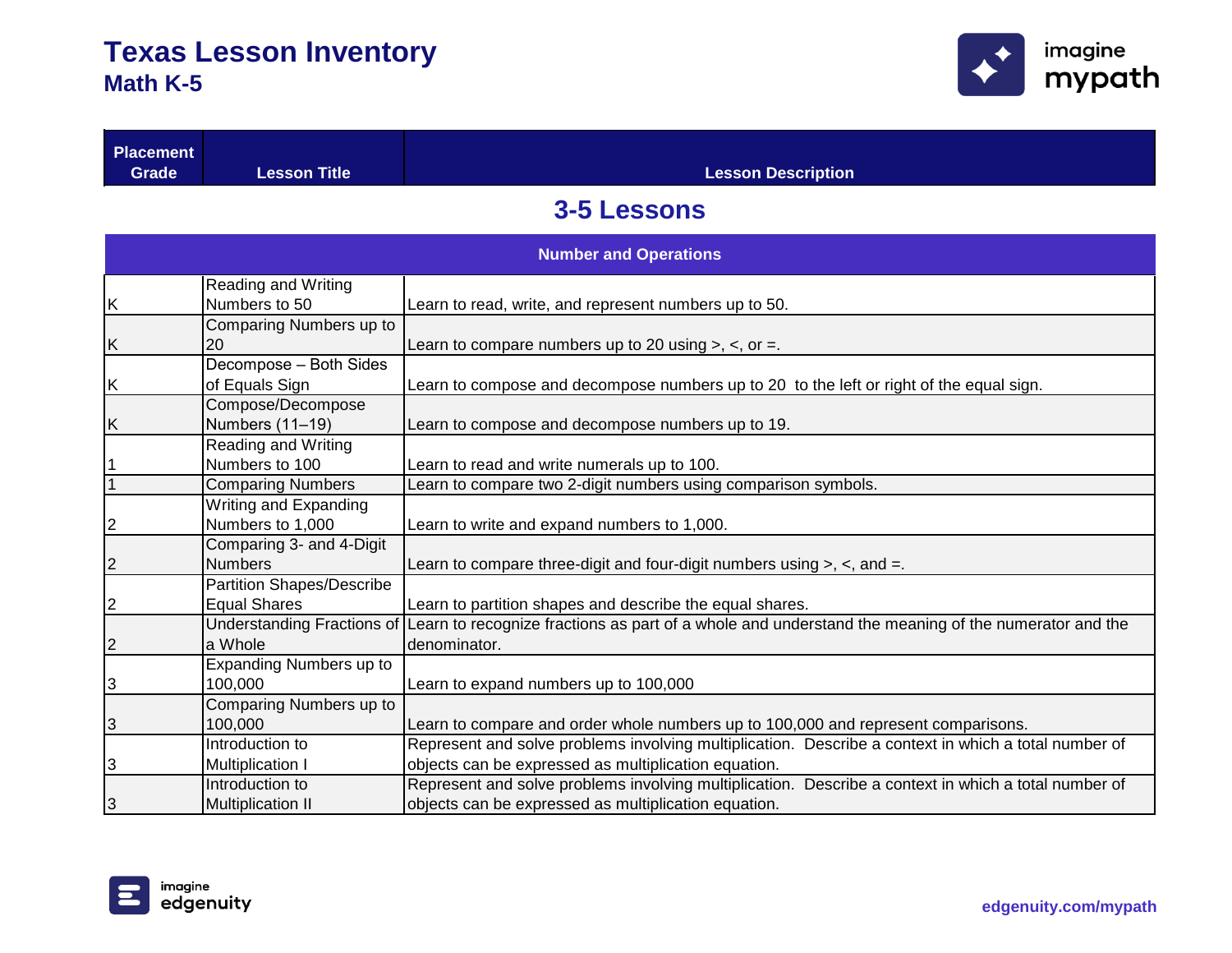

| <b>Placement</b> |                                      |                                                                                                                 |
|------------------|--------------------------------------|-----------------------------------------------------------------------------------------------------------------|
| <b>Grade</b>     | <b>Lesson Title</b>                  | <b>Lesson Description</b>                                                                                       |
|                  |                                      | Represent and solve problems involving division. Interpret quotients of whole number as the either the          |
|                  |                                      | number of objects in each share when objects are partitioned equally, or as the number of shares when           |
| 3                | Introduction to Division I           | objects are partitioned into equal shares.                                                                      |
|                  |                                      | Represent and solve problems involving division. Interpret quotients of whole number as the either the          |
|                  |                                      | number of objects in each share when objects are partitioned equally, or as the number of shares when           |
| S                | Introduction to Division II          | objects are partitioned into equal shares.                                                                      |
|                  |                                      | Learn to work with equal groups of objects to gain foundations for multiplication. Use addition and/or          |
|                  |                                      | multiplication to find the total number of objects arranged in rectangular arrays with up to 5 rows and up      |
| 3                | Multiplying with Arrays              | to 5 columns; write an equation to express the product.                                                         |
|                  |                                      | Represent and solve problems involving multiplication. Use multiplication within 100 to solve word              |
|                  | <b>Multiplication Word</b>           | problems in situations involving equal groups by using drawings and equations with a symbol for the             |
| $\mathbf{3}$     | Problems                             | unknown number to represent the problem.                                                                        |
|                  |                                      | Represent and solve problems involving division. Use division within 100 to solve word problems in              |
|                  |                                      | situations involving equal groups by using drawings and equations with a symbol for the unknown                 |
| $\vert 3 \vert$  | <b>Division Word Problems</b>        | number to represent the problem.                                                                                |
|                  | <b>Understand Equivalent</b>         | Learn to understand two fractions as equivalent if they are the same size, or the same point on a               |
| $\mathbf{3}$     | <b>Fractions</b>                     | number line.                                                                                                    |
|                  | Simplify Fractions to Whole          |                                                                                                                 |
| $\mathbf{3}$     | <b>Numbers</b>                       | Simplify improper fractions to whole numbers using models.                                                      |
|                  | <b>Fractions and Equivalent</b>      |                                                                                                                 |
| $\mathbf{3}$     | <b>Whole Numbers</b>                 | Express whole numbers as fractions and recognize fractions that are equivalent to whole numbers.                |
|                  |                                      | Learn to compare two fractions with the same numerator or the same denominator using fraction                   |
| $\overline{3}$   | Comparing Fractions (Like)   models. |                                                                                                                 |
|                  | Write and Expand                     |                                                                                                                 |
| $\overline{a}$   | Numbers to 1,000,000                 | Learn to read numbers to 1,000,000 and to write them in standard and expanded forms.                            |
|                  | Writing Numbers in                   |                                                                                                                 |
| $\overline{a}$   | <b>Standard Form</b>                 | Learn to write numbers up to 999,999,999 from word form to standard form.                                       |
|                  | Expanding Numbers up to              |                                                                                                                 |
| $\frac{4}{4}$    | <b>Ten Million</b>                   | Learn to expand whole numbers up to 9,999,999.                                                                  |
|                  | <b>Rounding Whole Numbers</b>        | Learn to round whole numbers to a given place-value position through the hundred thousands place.               |
|                  |                                      |                                                                                                                 |
| $\overline{4}$   |                                      | Adding Multi-digit Numbers Learn to add multi-digit whole numbers using place value and the standard algorithm. |
| $\overline{4}$   | <b>Adding 4-Digit Numbers</b>        | Learn to add 4-digit whole numbers.                                                                             |

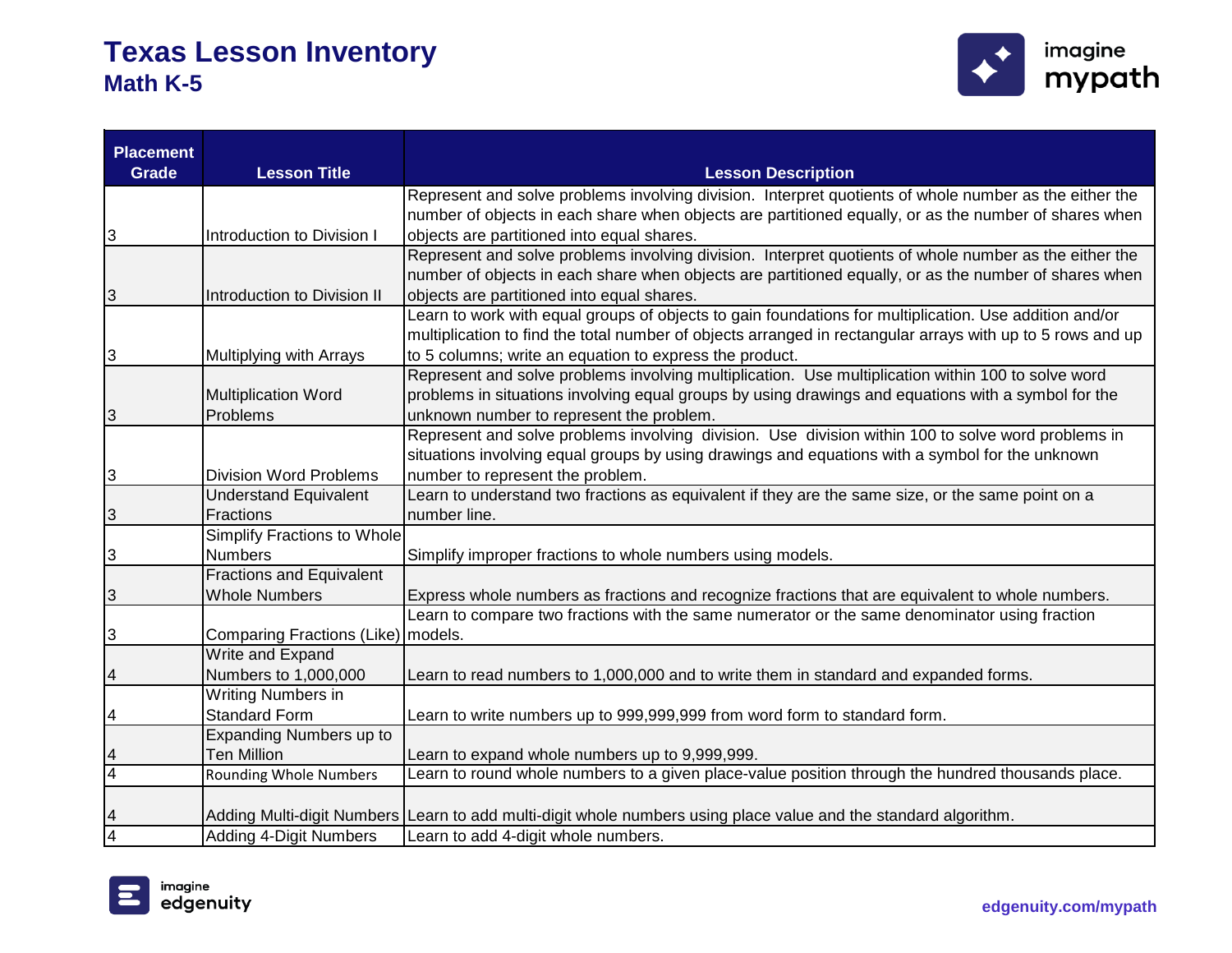

| <b>Placement</b><br><b>Grade</b> | <b>Lesson Title</b>              | <b>Lesson Description</b>                                                                               |
|----------------------------------|----------------------------------|---------------------------------------------------------------------------------------------------------|
|                                  | <b>Subtracting Multi-digit</b>   |                                                                                                         |
| 4                                | <b>Numbers</b>                   | Learn to subtract multi-digit whole numbers using place value and the standard algorithm.               |
| $\overline{4}$                   | <b>Subtracting Across Zeros</b>  | Learn to subtract 4-digit whole numbers with multiple zeros.                                            |
|                                  | Multiply One-Digit               | Learn to multiply a multi-digit whole number by a one-digit whole number using base ten blocks and      |
| 4                                | Numbers (Models)                 | area models.                                                                                            |
|                                  | <b>Multiply Two-Digit</b>        |                                                                                                         |
| 4                                | Numbers (Models)                 | Learn to multiply two-digit by two-digit numbers using base ten blocks and area models.                 |
|                                  | <b>Using Multiplication to</b>   |                                                                                                         |
|                                  | <b>Solve Problems</b>            | Learn to model a multiplicative comparison using a multiplication equation.                             |
| 4                                | <b>Interpreting Remainders</b>   | Solve one-step and two-step word problems in which remainders must be interpreted.                      |
|                                  | <b>Finding Equivalent</b>        |                                                                                                         |
| 4                                | Fractions                        | Learn to recognize and generate equivalent fractions using multiplication or division.                  |
|                                  | <b>Comparing Fractions Using</b> |                                                                                                         |
| 4                                | Models                           | Learn to compare two fractions using fraction models.                                                   |
|                                  | <b>Comparing and Ordering</b>    |                                                                                                         |
| 4                                | Fractions                        | Learn to compare and order fractions with like and unlike denominators.                                 |
|                                  | <b>Adding and Subtracting</b>    | Learn how adding fractions is joining parts related to the same whole, and how subtracting fractions is |
| 4                                | <b>Fractions</b>                 | separating parts related to the same whole.                                                             |
|                                  | <b>Add Fractions with Like</b>   |                                                                                                         |
| 4                                | Denominators                     | Learn to add fractions with like denominators.                                                          |
|                                  | Adding Fractions (10 and         |                                                                                                         |
| 4                                | 100)                             | Learn to add two fractions with respective denominators of 10 and 100.                                  |
|                                  |                                  | Solve word problems involving addition of fractions with like denominators by using fraction models and |
| 4                                | Adding Fractions (Like)          | equations.                                                                                              |
|                                  | <b>Subtracting Fractions</b>     | Solve word problems involving subtraction of fractions with like denominators by using fraction models  |
| 4                                | (Like)                           | and equations.                                                                                          |
|                                  | Equivalent Tenths and            |                                                                                                         |
| 4                                | <b>Hundredths</b>                | Express a fraction with denominator 10 as an equivalent fraction with denominator 100.                  |
|                                  | <b>Writing Decimals as</b>       |                                                                                                         |
| 4                                | <b>Fractions</b>                 | Learn to express a decimal as a fraction with a denominator of 10 or 100.                               |
|                                  | <b>Comparing and Ordering</b>    |                                                                                                         |
| 4                                | <b>Decimals</b>                  | Learn to compare and order decimals up to the thousandths place.                                        |
|                                  | Writing and Expanding            |                                                                                                         |
| 4                                | Decimals                         | Learn to write and expand decimals to the hundredths place.                                             |

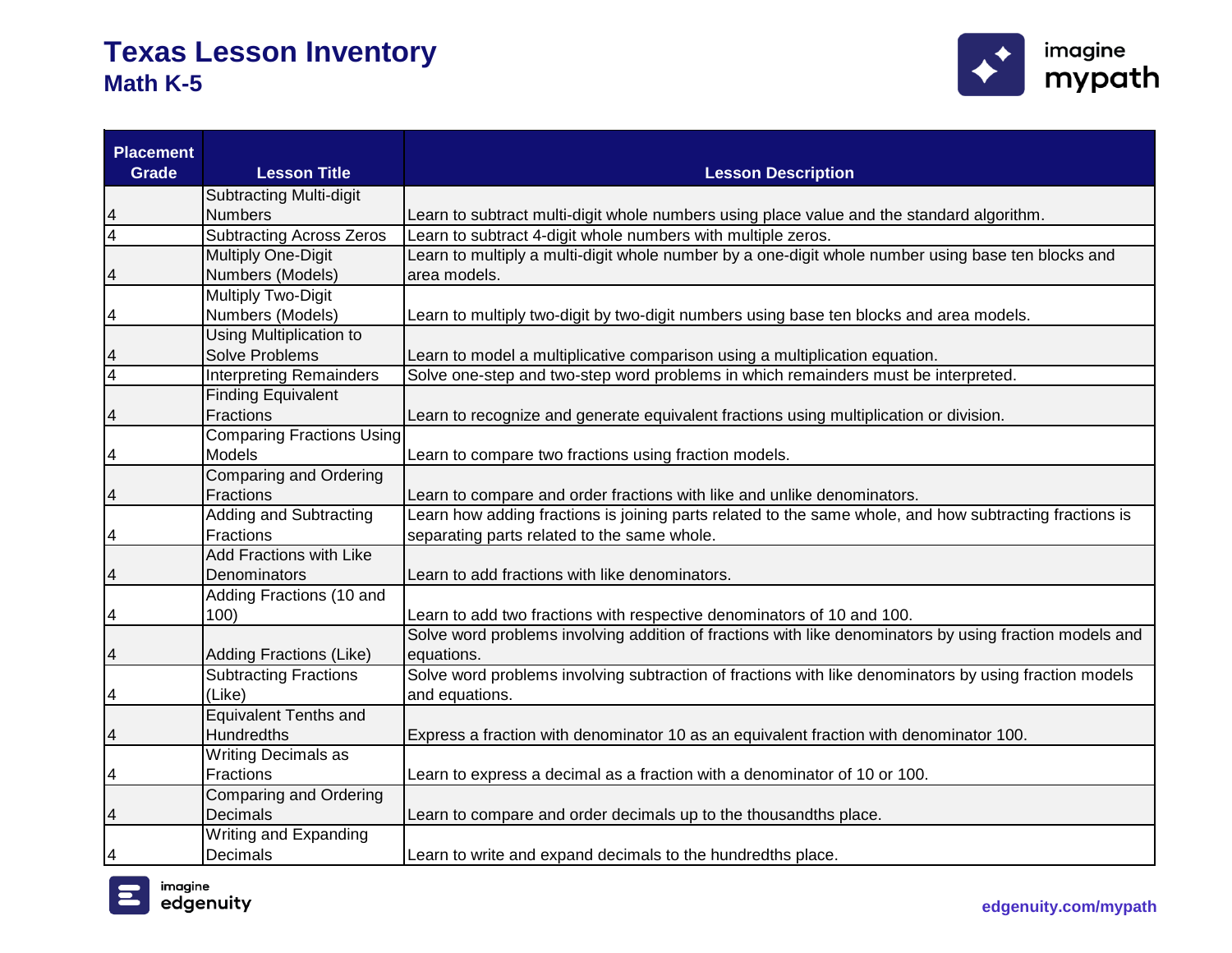

| <b>Placement</b><br><b>Grade</b> | <b>Lesson Title</b>             | <b>Lesson Description</b>                                                                                   |
|----------------------------------|---------------------------------|-------------------------------------------------------------------------------------------------------------|
|                                  | Adding/Subtracting              |                                                                                                             |
| 4                                | <b>Decimals</b>                 | Learn to add and subtract decimals to the thousandths using standard algorithm.                             |
|                                  | Adding and Subtracting          |                                                                                                             |
| 4                                | Money                           | Learn to solve addition and subtraction problems involving money.                                           |
|                                  | Divide by 1-Digit (Standard     |                                                                                                             |
|                                  | Algorithm)                      | Learn to divide whole numbers up to four-digit by one-digit using standard algorithm.                       |
|                                  |                                 | Learn to add and subtract decimal to the hundredths using strategies and relate to a written method or      |
|                                  | <b>Add/Subtract Decimals</b>    | standard algorithm.                                                                                         |
|                                  | Round Numbers up to             |                                                                                                             |
| 5                                | 1,000,000,000                   | Learn to round numbers up to one billion.                                                                   |
|                                  |                                 | Learn to identify the number and place on the number line to signify given decimals.                        |
| 5                                | <b>Decimals on Number Lines</b> |                                                                                                             |
|                                  | <b>Comparing Decimals to</b>    |                                                                                                             |
| 5                                | Hundredths                      | Learn to compare two decimal numbers up to the hundredths.                                                  |
|                                  | <b>Comparing Decimals to</b>    |                                                                                                             |
| 5                                | Thousandths                     | Learn to compare decimals to the thousandths using symbols.                                                 |
|                                  | Rounding Decimals to            |                                                                                                             |
| 5                                | <b>Identified Place</b>         | Learn to round decimals to an identified place value and to the nearest half or whole number.               |
| $\overline{5}$                   | <b>Order Decimals</b>           | Learn to order decimals to the thousandths place.                                                           |
| $\overline{5}$                   | <b>Prime Factorization</b>      | Learn to write factors of numbers using prime numbers only and prime factorization.                         |
|                                  | <b>Multiplying Whole</b>        |                                                                                                             |
| 5                                | Numbers (Algorithm)             | Learn to multiply multi-digit whole numbers using the standard algorithm.                                   |
|                                  | Multiplying up to 3-Digit by    | Learn to solve multiplication problems that involve two-digit by two-digit multiplication as well as three- |
| 5                                | 2-Digit                         | digit by two-digit multiplication.                                                                          |
|                                  | Problem-Solving with            | Learn to solve real-world problems involving estimation with two-by-two-digit multiplication as well as     |
| 5                                | Multiplication                  | three-digit by two-digit multiplication.                                                                    |
|                                  |                                 | Learn to solve problems using up to three-digit dividends and two-digit divisors, and check the accuracy    |
| 5                                | Dividing by 2-Digit Divisors    | of the quotients using multiplication.                                                                      |
|                                  | Dividing 3- and 4-Digit         |                                                                                                             |
| 5                                | <b>Numbers</b>                  | Learn to divide 3-digit by 2 digit with no remainders and 4-digit by 2 digit with no remainder.             |
|                                  | <b>Estimating Sums and</b>      | Learn to use estimation strategies to solve real-world problems in which they will find the sum and the     |
| 5                                | <b>Differences</b>              | difference.                                                                                                 |
|                                  | Evaluating for                  | Learn to estimate and evaluate items for reasonableness and determine the reasonableness of given           |
| 5                                | Reasonableness                  | answers.                                                                                                    |

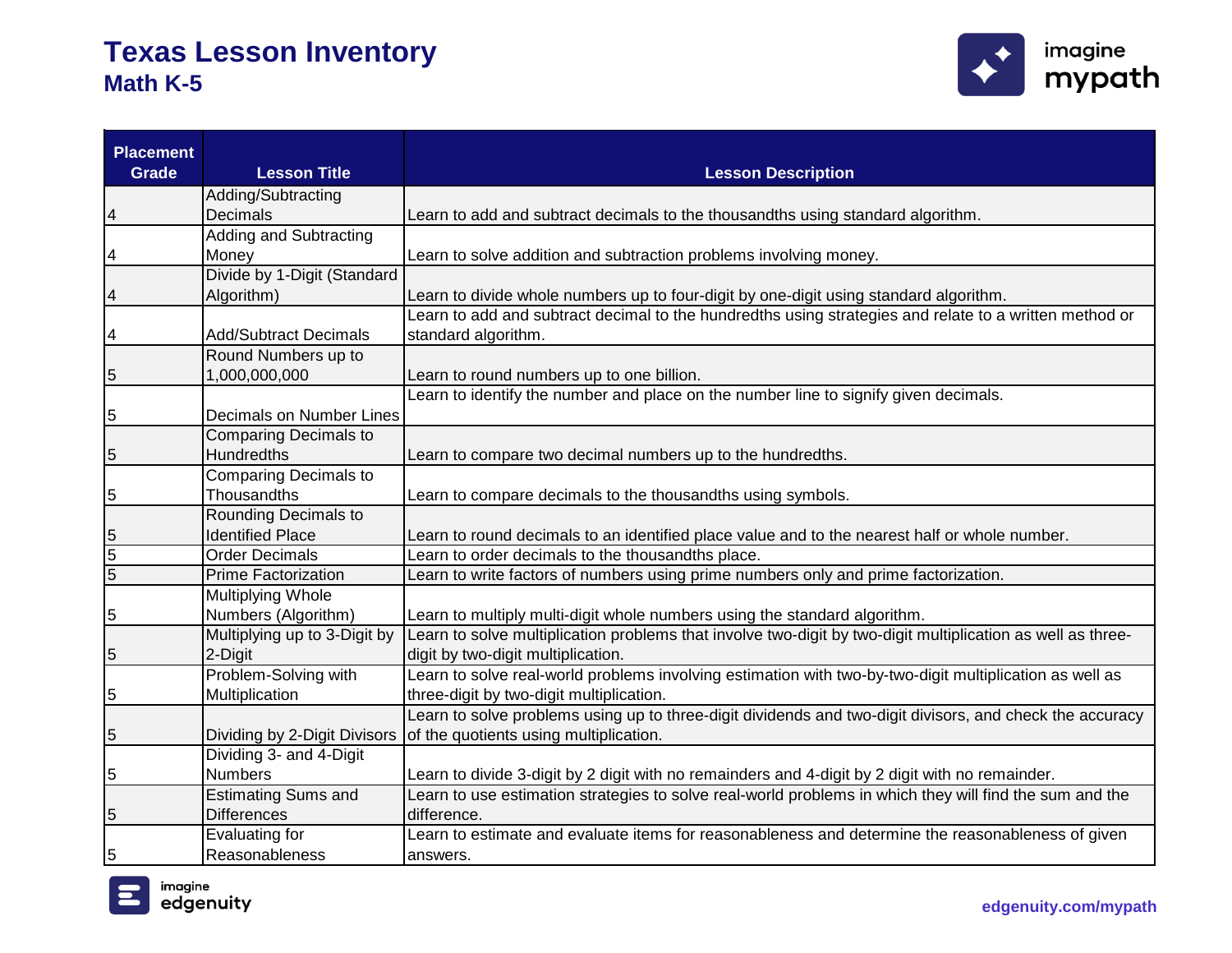

| <b>Placement</b><br><b>Grade</b> | <b>Lesson Title</b>                      | <b>Lesson Description</b>                                                                                                 |
|----------------------------------|------------------------------------------|---------------------------------------------------------------------------------------------------------------------------|
|                                  | <b>Estimating Decimal</b>                |                                                                                                                           |
| 5                                | Sums/Differences                         | Learn to estimate sums and differences with decimals.                                                                     |
|                                  |                                          |                                                                                                                           |
| 5                                | Multiply/Divide Decimals                 | Learn to multiply and divide decimals to the hundredths using strategies and relate to a written method.                  |
| $\overline{5}$                   | <b>Dividing Decimals</b>                 | Learn to divide decimals with decimals and whole numbers in both the divisor and dividend.                                |
|                                  | <b>Estimate Decimal</b>                  |                                                                                                                           |
| 5                                | <b>Products/Quotients</b>                | Learn to estimate products and quotients using decimals.                                                                  |
|                                  | Solving One-Step/Multistep               | Learn to solve real-world problems involving one- and multistep problems, and determine which method                      |
| 5                                | Problems                                 | should be used to solve the problem.                                                                                      |
| 5                                | <b>Comparing Fractions</b>               | Learn to compare and order fractions.                                                                                     |
|                                  | <b>Add/Subtract Fractions</b>            |                                                                                                                           |
| 5                                | with Models<br><b>Add/Subtract Mixed</b> | Learn to add and subtract fractions with unlike denominators.                                                             |
| 5                                | Numbers (Unlike)                         | Learn to add and subtract mixed numbers with unlike denominators using models.                                            |
|                                  | <b>Add/Subtract Fractions</b>            |                                                                                                                           |
| 5                                | (Unlike)                                 | Learn to solve real-world problems involving adding and subtracting fractions with unlike denominators.                   |
|                                  | Solving Equations with                   |                                                                                                                           |
| 5                                | Addition                                 | Learn to solve one-step equations with whole numbers, decimals, and fractions involving addition.                         |
|                                  | Solving Equations with                   |                                                                                                                           |
| 5                                | Subtraction                              | Learn to solve one-step equations with whole numbers, decimals, and fractions involving subtraction.                      |
|                                  | Interpreting Fractions as                | Learn to interpret a fraction as representing division. Solve real-world problems involving dividing whole                |
| 5                                | <b>Division</b>                          | numbers where the answer is a fraction or mixed number.                                                                   |
| $\overline{5}$                   | <b>Multiplying Fractions</b>             | Learn to multiply a fraction or whole number by a fraction.                                                               |
|                                  | <b>Multiply Fractions (No</b>            |                                                                                                                           |
| 5                                | Mixed)                                   | Learn to multiply fractions, not including mixed numbers, and simplify answers.                                           |
|                                  | Multiply Whole Numbers                   | Learn to determine the effect of multiplying a whole number by a fraction less than 1 and by a fraction                   |
| 5                                | by Fractions                             | greater than 1.                                                                                                           |
|                                  |                                          |                                                                                                                           |
| 5                                |                                          | Dividing with Unit Fractions Learn to model dividing whole numbers by unit fractions and unit fractions by whole numbers. |
| $\overline{5}$                   | <b>Dividing Fractions</b>                | Learn to solve real-world problems involving dividing with unit fractions.                                                |
|                                  |                                          | <b>Algebraic Reasoning</b>                                                                                                |
| Κ                                | <b>Addition Equations</b>                | Learn to add using objects and addition equations to find sums up to 20.                                                  |
| Κ                                | <b>Subtraction Equations</b>             | Learn to subtract using objects and subtraction equations to find differences less than 20.                               |

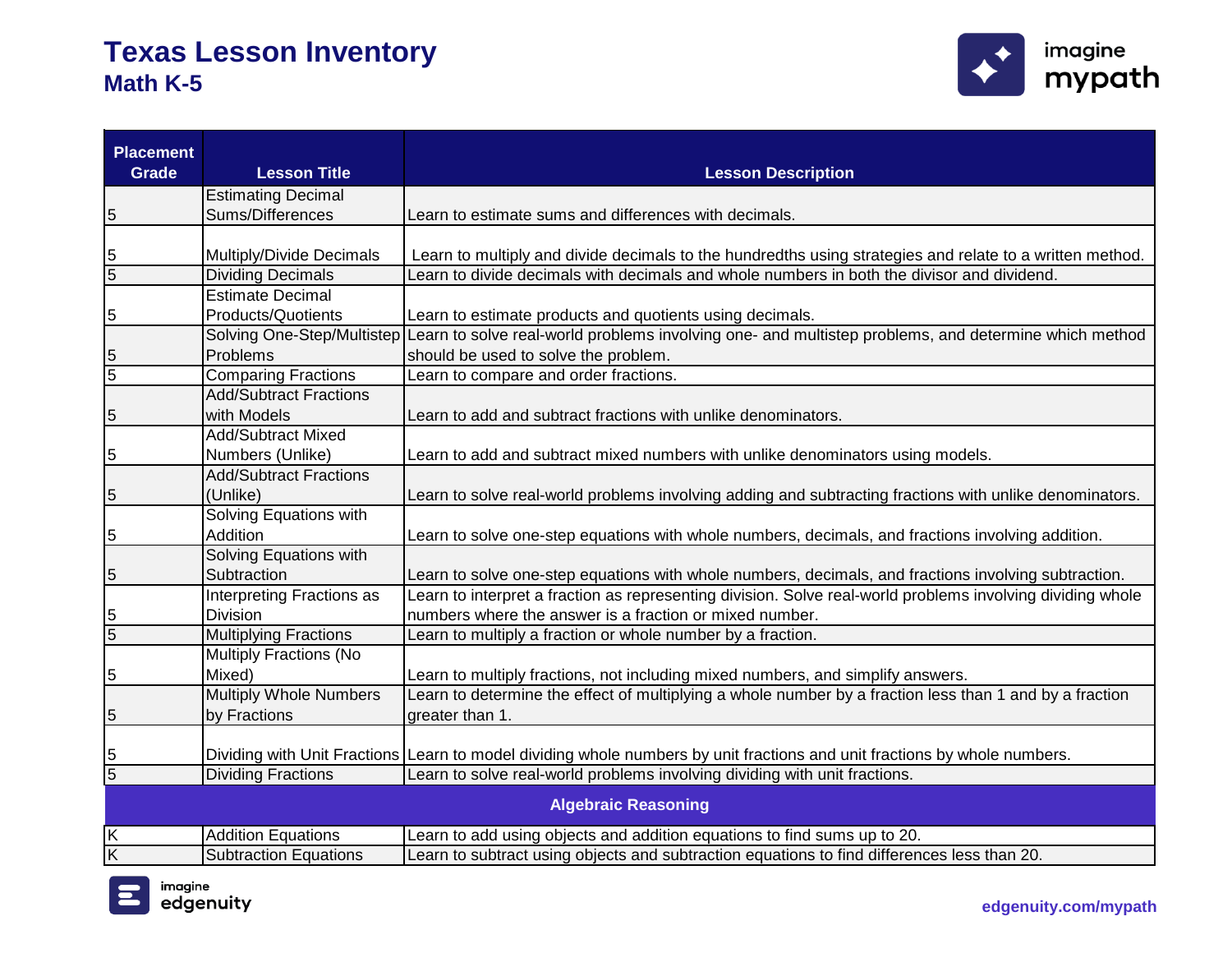

| <b>Placement</b><br><b>Grade</b> | <b>Lesson Title</b>                      | <b>Lesson Description</b>                                                                             |
|----------------------------------|------------------------------------------|-------------------------------------------------------------------------------------------------------|
|                                  | Add/Subtract to Solve                    |                                                                                                       |
| Κ                                | Problems                                 | Learn to solve addition and subtraction word problems within 20.                                      |
|                                  | Adding and Subtracting up                |                                                                                                       |
| Κ                                | to 20                                    | Learn to add and subtract up to 20 using models and number lines.                                     |
|                                  | <b>Add/Subtract Word</b>                 |                                                                                                       |
| $\overline{1}$                   | Problems within 50                       | Learn to solve addition and subtraction word problems within 50.                                      |
|                                  | Use Properties and                       |                                                                                                       |
| $\overline{1}$                   | Strategies to Add                        | Learn to solve addition problems using properties and strategies.                                     |
| $\overline{1}$                   | Use Strategies to Subtract               | Learn to subtract by relating subtraction to addition.                                                |
|                                  | Add/Subtract up to 1,000                 |                                                                                                       |
| $\overline{2}$                   | (Regrouping)                             | Learn to add and subtract within 1,000 involving regrouping.                                          |
|                                  | Adding Four 2-Digit                      |                                                                                                       |
| $\overline{2}$                   | <b>Numbers</b>                           | Learn to add up to four 2-digit numbers.                                                              |
|                                  | <b>Solving Word Problems</b>             |                                                                                                       |
| $\overline{2}$                   | within 1,000                             | Learn to solve one-step addition and subtraction word problems within 1,000 using standard algorithm. |
|                                  | Add/Subtract Numbers (No                 |                                                                                                       |
| 3                                | Regrouping)                              | Learn to add and subtract whole numbers within 1,000 without regrouping.                              |
|                                  | <b>Add/Subtract Numbers</b>              |                                                                                                       |
| 3                                | (with Regrouping)                        | Learn to add and subtract whole numbers within 1,000 with regrouping.                                 |
|                                  | Multiply and Divide to                   |                                                                                                       |
| $\overline{3}$                   | <b>Solve Problems</b>                    | Learn to solve a multi-step word problem using multiplication and division.                           |
|                                  | Use Strategies to Multiply<br>within 100 |                                                                                                       |
| 3                                | <b>Using Strategies to Divide</b>        | Learn to understand multiplication and use strategies to fluently multiply within 100.                |
| 3                                | within 100                               | Learn to understand division and use strategies to fluently divide within 100.                        |
|                                  | Represent Relationships in               |                                                                                                       |
| 3                                | a Table                                  | Identify number pairs in a table related to real-world examples.                                      |
|                                  | <b>Interpreting Multiplication</b>       | Interpret a multiplication equation as a comparison. Represent verbal statements of multiplicative    |
| 4                                | Equations                                | comparisons as multiplication equations.                                                              |
|                                  | <b>Describing Multiplication</b>         | Interpret a multiplication equation as a comparison. Represent verbal statements of multiplicative    |
| 4                                | <b>Situations</b>                        | comparisons as multiplication equations.                                                              |
| 4                                |                                          | Using Division to Compare Learn to use division to make multiplicative comparisons.                   |

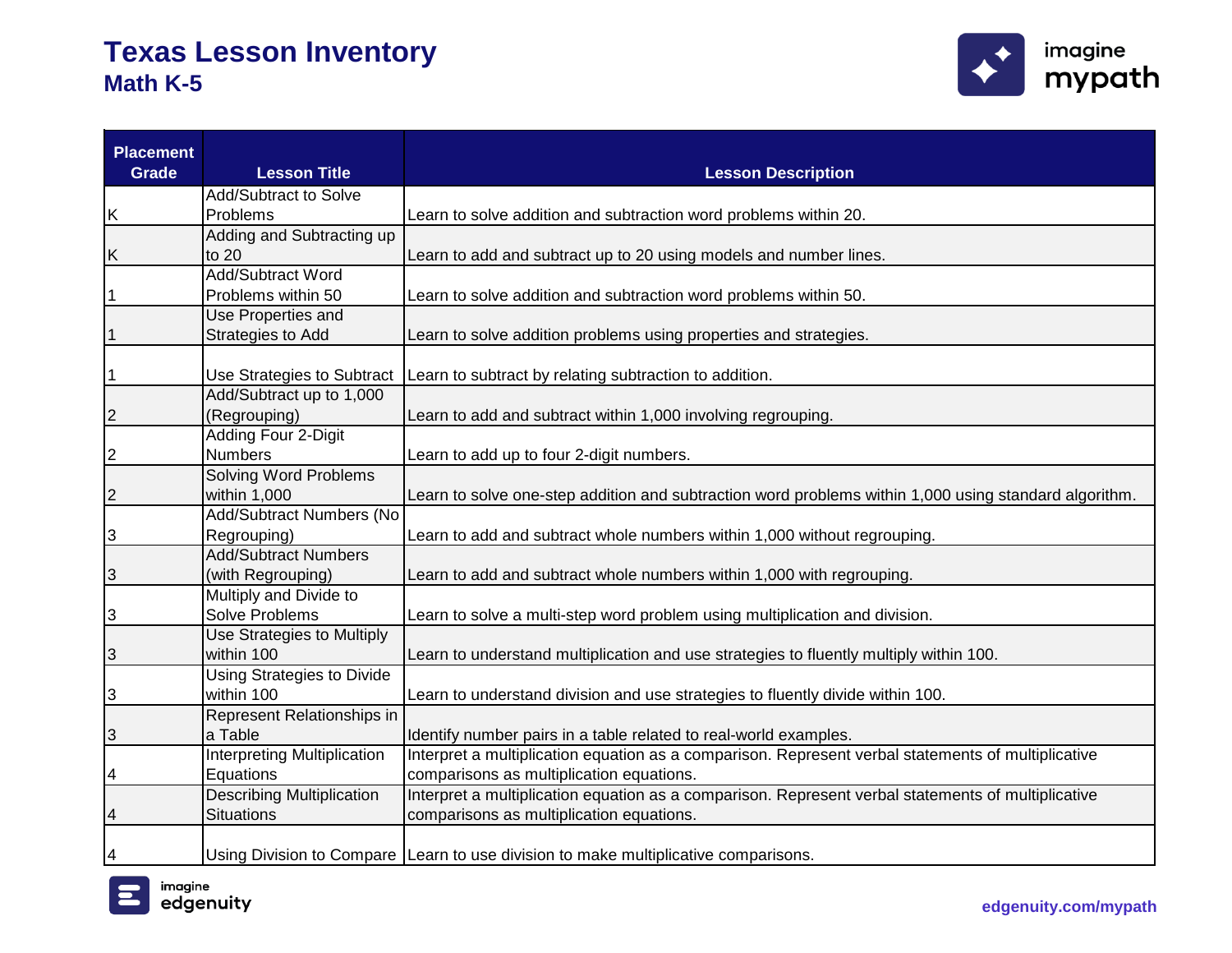

| <b>Placement</b><br><b>Grade</b> | <b>Lesson Title</b>                 | <b>Lesson Description</b>                                                                                |
|----------------------------------|-------------------------------------|----------------------------------------------------------------------------------------------------------|
|                                  | <b>Represent Situations with</b>    | Solve multistep word problems. Represent these problems using equations with a letter standing for the   |
| 4                                | Equations                           | unknown quantity.                                                                                        |
|                                  | Find Perimeter by                   |                                                                                                          |
|                                  | <b>Measuring Lengths</b>            | Learn to find the perimeter by measuring the side lengths and adding the side lengths together.          |
|                                  | Finding the Perimeter of            |                                                                                                          |
|                                  | Rectangles                          | Learn to find the perimeter of a rectangle or missing dimension.                                         |
|                                  | <b>Finding Area by Counting</b>     |                                                                                                          |
| 4                                | <b>Square Units</b>                 | Learn to find the area by counting half and whole square units.                                          |
|                                  | <b>Generating Number</b>            | Learn to represent problems using an input-output table and use numerical expressions to generate a      |
| 4                                | Patterns                            | number pattern.                                                                                          |
|                                  | Patterns in Input-Output            | Solve multistep word problems using the four operations. Represent these problems using equations        |
| 4                                | <b>Tables</b>                       | with a letter standing for the unknown quantity. Assess the reasonableness of answers.                   |
|                                  | Find a Missing Number               |                                                                                                          |
| 5                                | (Multiply)                          | Determine the unknown whole number in a multiplication equation relating three whole numbers.            |
|                                  | Find a Missing Number               |                                                                                                          |
| 5                                | (Divide)                            | Determine the unknown whole number in a division equation relating three whole numbers.                  |
| $\overline{5}$                   | <b>Properties of Multiplication</b> | Understand properties of multiplication and apply these properties as strategies to multiply.            |
| $\overline{5}$                   | <b>Properties of Division</b>       | Understand properties of division and apply these properties as strategies to divide.                    |
|                                  | <b>Understand Division as</b>       |                                                                                                          |
| 5                                | <b>Unknown Factor</b>               | Learn to understand division as an unknown-factor problem.                                               |
|                                  |                                     | Solve two-step word problems using the four operations. Represent these problems using equations         |
| 5                                | Solving 2-Step Problems I           | with a letter standing for the unknown quantity.                                                         |
|                                  |                                     | Solve two-step word problems using the four operations. Assess the reasonableness of answers using       |
| 5                                | Solving 2-Step Problems II          | mental computation and estimation strategies including rounding.                                         |
| $\overline{5}$                   | <b>Identify Patterns (Addition)</b> | Learn to identify arithmetic patterns using an addition table.                                           |
|                                  | <b>Identify Patterns</b>            | Learn to identify arithmetic patterns using a multiplication table, and explain them using properties of |
| 5                                | (Multiplication)                    | operations.                                                                                              |
|                                  | <b>Solving Multistep Word</b>       | Solve multistep word problems using the four operations. Represent these problems using equations        |
| 5                                | Problems                            | with a letter standing for the unknown quantity. Assess the reasonableness of answers.                   |
| 5                                | <b>Using Variables</b>              | Learn to write and evaluate algebraic expressions.                                                       |
|                                  | <b>Evaluating Numerical</b>         |                                                                                                          |
| 5                                | Expressions                         | Learn to evaluate expressions with symbols using order of operations.                                    |
|                                  | <b>Writing Simple</b>               |                                                                                                          |
| 5                                | Expressions                         | Learn to write simple expressions without evaluating.                                                    |

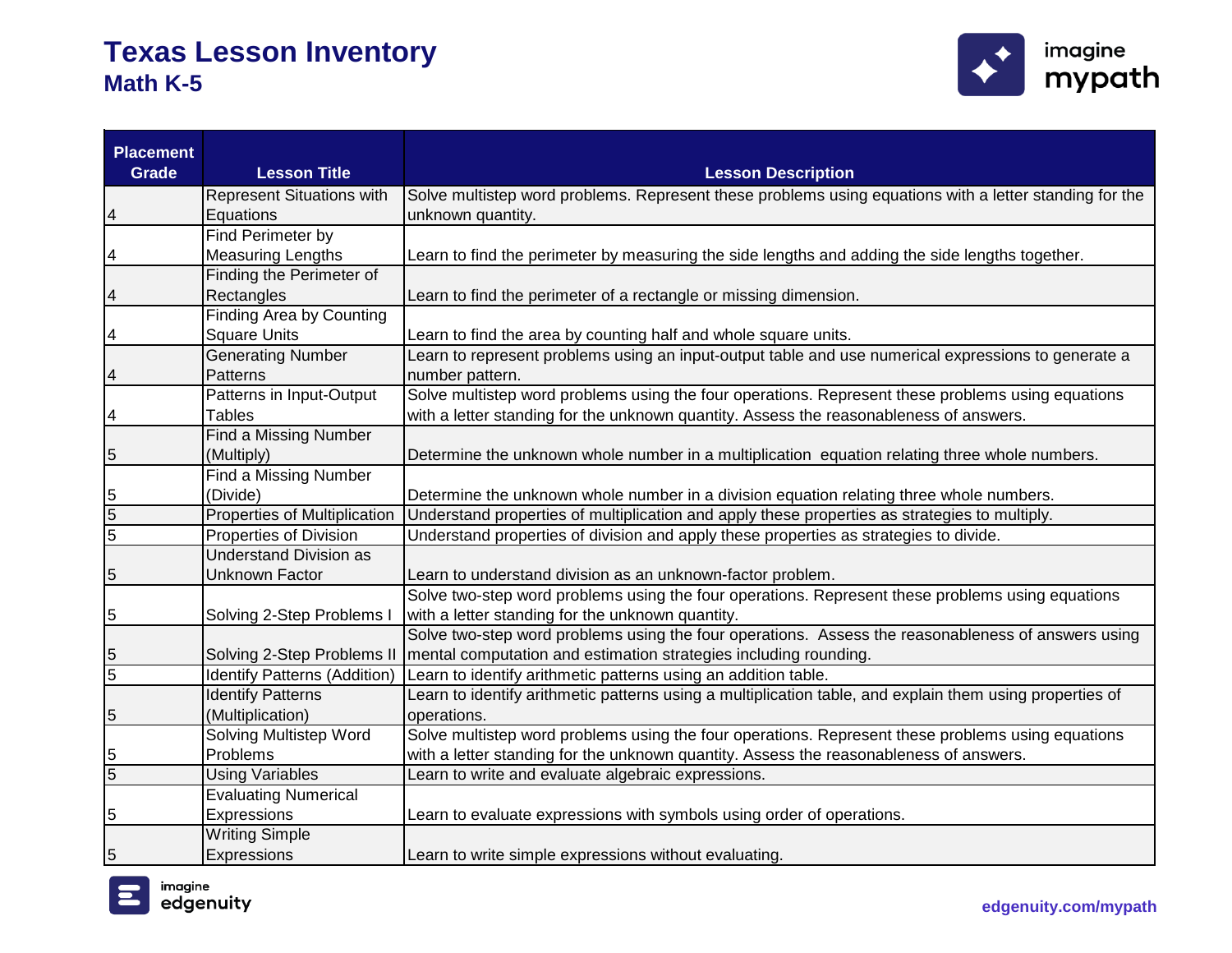

| <b>Placement</b><br><b>Grade</b> | <b>Lesson Title</b>                 | <b>Lesson Description</b>                                                                              |
|----------------------------------|-------------------------------------|--------------------------------------------------------------------------------------------------------|
|                                  | Generating Patterns in              |                                                                                                        |
| 5                                | Algebra                             | Learn to find the rule in real-world problems and identify function rules from tables.                 |
|                                  | <b>Generate Numerical</b>           |                                                                                                        |
| 5                                | <b>Patterns</b>                     | Learn to generate a numerical pattern when given a rule in the form $y = ax$ or $y = x + a$ and graph. |
|                                  | Finding the Perimeter of            | Learn to find perimeter of polygons and regular polygons with and without missing values.              |
| 5                                | Polygons                            |                                                                                                        |
|                                  | Finding the Area of                 |                                                                                                        |
|                                  | Quadrilaterals                      | Learn to find the area of squares and rectangles.                                                      |
| 5                                | <b>Finding Area of Triangles</b>    | Learn to find the area of triangles.                                                                   |
|                                  | Finding the Volume of               |                                                                                                        |
| 5                                | Solids                              | Learn to find the volume of cubes and rectangular prisms.                                              |
|                                  |                                     | <b>Geometry and Measurement</b>                                                                        |
|                                  | Describe and Compose                |                                                                                                        |
| Κ                                | Solids                              | Learn to describe solids and compose solids.                                                           |
|                                  | <b>Identifying Names of</b>         |                                                                                                        |
| Κ                                | <b>Shapes and Solids</b>            | Learn to identify names of shapes and solids.                                                          |
|                                  |                                     | Learn to compare two objects with a common measurement attribute to determine which object has         |
| Κ                                | Comparing by Length                 | more of/less of the attribute and describe the differences.                                            |
|                                  | Classifying 2-D Shapes by           |                                                                                                        |
| 1                                | <b>Attributes</b>                   | Learn to classify two-dimensional shapes by attributes.                                                |
|                                  | <b>Compose Shapes to Make</b>       |                                                                                                        |
|                                  | New Shapes                          | Learn to compose shapes to make new composite shapes.                                                  |
|                                  | <b>Partition Shapes (Halves</b>     |                                                                                                        |
| 1                                | and Fourths)                        | Learn to partition circles, squares, and rectangles into halves and fourths.                           |
|                                  | Measuring Lengths of                |                                                                                                        |
| 1                                | Objects (No Gaps)                   | Learn to measure lengths of objects with no gaps or overlaps.                                          |
|                                  | Tell Time to the Hour and           |                                                                                                        |
|                                  | <b>Half Hour</b>                    | Learn to tell time to the hour and half hour.                                                          |
|                                  | <b>Building Squares and</b>         | Learn to determine the total number of same-size squares in a rectangle partitioned into rows and      |
| 2                                | Rectangles                          | columns.                                                                                               |
|                                  | <b>Using Attributes to Classify</b> |                                                                                                        |
| 2                                | <b>Shapes</b>                       | Learn to classify and sort 2-and 3-dimensional shapes based on attributes.                             |

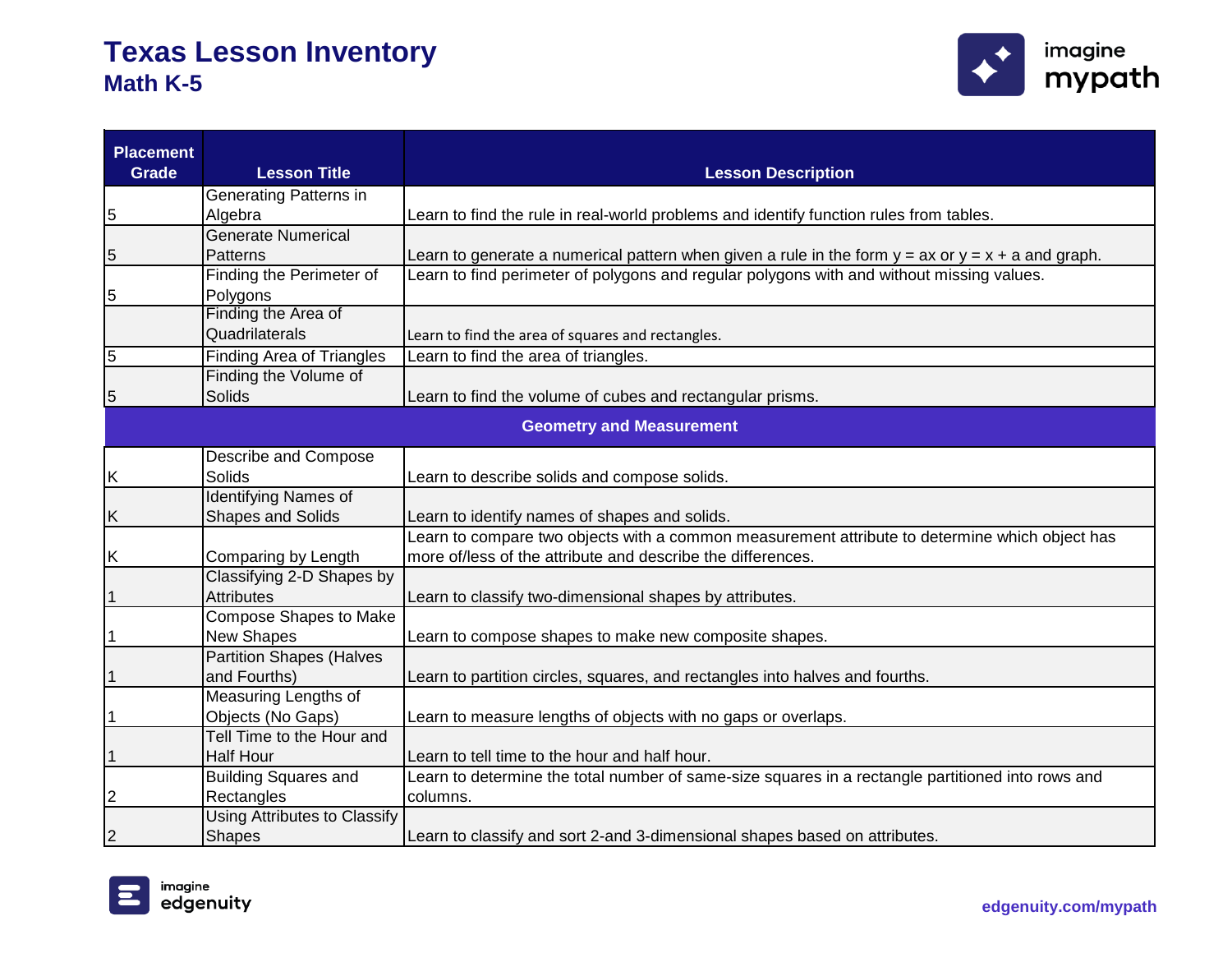

| <b>Placement</b><br><b>Grade</b> | <b>Lesson Title</b>               | <b>Lesson Description</b>                                                                                                          |
|----------------------------------|-----------------------------------|------------------------------------------------------------------------------------------------------------------------------------|
|                                  | Measuring the Length of           |                                                                                                                                    |
| 2                                | Objects                           | Learn to measure the length of objects using centimeters and inches.                                                               |
|                                  | <b>Using Data to Solve</b>        | Learn to solve one-step word problems involving addition and subtraction using data from pictographs or                            |
| 2                                | Problems                          | bar graphs.                                                                                                                        |
|                                  | <b>Tell/Write Time to Nearest</b> |                                                                                                                                    |
| $\boldsymbol{2}$                 | Minute                            | Learn to tell and write time to the nearest minute.                                                                                |
|                                  | Find Area of Rectangles           |                                                                                                                                    |
| 3                                | (Unit Squares)                    | Learn to measure the area of a rectangle using unit squares.                                                                       |
|                                  | Measure Area by Counting          |                                                                                                                                    |
| 3                                | <b>Unit Squares</b>               | Learn to find the area of a figure by counting unit squares.                                                                       |
|                                  | Use Tiles to Find Area of a       |                                                                                                                                    |
| 3                                | Rectangle                         | Learn to find the area of a rectangle by tiling and by multiplying the side lengths.                                               |
|                                  |                                   | Learn to classify and sort two-dimensional and three-dimensional solids based on attributes using formal                           |
| 3                                | <b>Classifying Quadrilaterals</b> | geometric language.                                                                                                                |
|                                  | Find Missing Length and           | Learn to find the perimeter of a polygon or a missing length when given perimeter and remaining side                               |
| 3                                | Perimeter                         | lengths in problems.                                                                                                               |
|                                  | Multiply to Find Area of a        |                                                                                                                                    |
| 4                                | Rectangle                         | Learn to find the area of a rectangle by multiplying the length and width.                                                         |
|                                  | Find Lengths Using Area           |                                                                                                                                    |
| 4                                | and Perimeter                     | Learn to find the side lengths of a rectangle using the given area and perimeter of the rectangle.                                 |
|                                  | Identify Points, Lines,           |                                                                                                                                    |
| 4                                | Segments, Rays                    | Learn to identify points, lines, line segments, rays, and angles.                                                                  |
| 4                                | <b>Exploring Angles</b>           | Students will understand that an angle is made up of a series of one-degree turns.                                                 |
| 4                                | <b>Measuring Acute Angles</b>     | Understand how to measure acute angles using a protractor.                                                                         |
| 4                                | <b>Measuring Obtuse Angles</b>    | Understand how to measure obtuse angles using a protractor.                                                                        |
|                                  | Identifying and Classifying       |                                                                                                                                    |
| 4                                | Angles                            | Learn to identify and classify angles as right, obtuse, or acute.                                                                  |
|                                  | Lines and Angles Found in         | Classify two-dimensional figures based on the presence or absence of parallel or perpendicular lines, or                           |
| 4                                | <b>Shapes</b>                     | the presence or absence of angles of a specified size.                                                                             |
|                                  |                                   | Classify 2-D Shapes (Lines Learn to classify two-dimensional figures based on the presence or absence of parallel or perpendicular |
| 4                                | and Angles)                       | lines or the presence or absence of angles of a specified size.                                                                    |
|                                  | Classifying Polygons by           |                                                                                                                                    |
| 4                                | <b>Attributes</b>                 | Learn to identify and classify polygons, regular polygons, and non-polygons and their attributes.                                  |

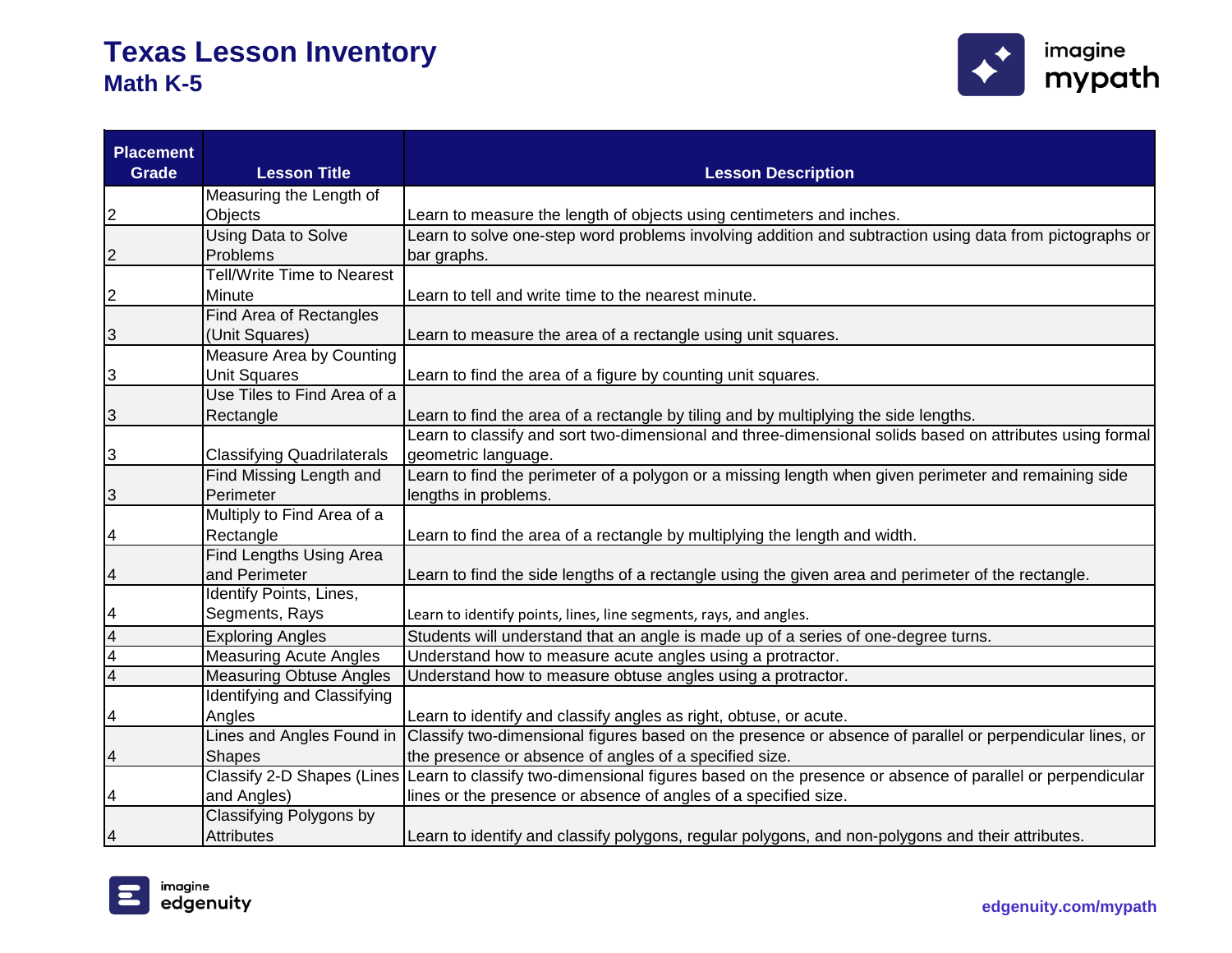

| <b>Placement</b><br><b>Grade</b> | <b>Lesson Title</b>              | <b>Lesson Description</b>                                                                                                        |
|----------------------------------|----------------------------------|----------------------------------------------------------------------------------------------------------------------------------|
|                                  | <b>Converting Customary</b>      |                                                                                                                                  |
| 4                                | Units of Length                  | Learn to find the area by counting half and whole square units.                                                                  |
|                                  | <b>Converting Customary</b>      |                                                                                                                                  |
| 4                                | Units of Capacity                | Learn to convert customary units of capacity.                                                                                    |
|                                  | <b>Converting Customary</b>      |                                                                                                                                  |
| 4                                | Units of Weight                  | Learn to convert customary units of weight and mass.                                                                             |
|                                  | Converting Metric Units of       |                                                                                                                                  |
| 4                                | Length                           | Learn to convert metric units of length.                                                                                         |
|                                  | <b>Measurement Problems</b>      | Learn to classify two-dimensional figures based on the presence or absence of parallel or perpendicular                          |
| 4                                | (Length/Mass)                    | lines or the presence or absence of angles of a specified size.                                                                  |
|                                  | <b>Multiplying and Dividing</b>  |                                                                                                                                  |
| 4                                | Money                            | Learn to solve multiplication and division problems involving money.                                                             |
|                                  | Decompose Rectangles to          |                                                                                                                                  |
| 5                                | Find Area                        | Learn to find the area of a rectangle by dividing it into two smaller rectangles.                                                |
|                                  | Decompose Shapes to              |                                                                                                                                  |
| 5                                | <b>Find Area</b>                 | Learn to find area by decomposing composite shapes into rectangles and adding the areas.                                         |
|                                  | Volume of Rectangular            |                                                                                                                                  |
| 5                                | Prisms (Units)                   | Learn to find the volume of a rectangular prism by counting unit cubes.                                                          |
|                                  | Finding Volume of                | Learn to find the volume of a rectangular prism by multiplying the edge lengths, or by multiplying the                           |
| 5                                | <b>Rectangular Prisms</b>        | area of the base by the height.                                                                                                  |
|                                  | Volume of Rectangular            |                                                                                                                                  |
| 5                                | Prisms (Formula)                 | Learn to find the volume of a rectangular prism by applying the formulas $V = I \times w \times h$ and $V = B \times h$ .        |
|                                  | <b>Finding Volume of Solid</b>   |                                                                                                                                  |
| 5                                | <b>Figures</b>                   | Learn to find the volume of a solid figure composed of two rectangular prisms.                                                   |
|                                  | <b>Classifying Two-</b>          | Learn to classify two-dimensional figures in a hierarchy of sets and subsets using graphic organizers                            |
| 5                                | <b>Dimensional Figures</b>       | based on their attributes and properties.                                                                                        |
| $\overline{5}$                   | <b>Graphing Ordered Pairs</b>    | Learn how to graph ordered pairs of numbers in the first quadrant of the coordinate plane.                                       |
| 5                                | <b>Identifying Ordered Pairs</b> | Learn to identify ordered pairs on coordinate plane, and locate and plot points in all four quadrants.                           |
|                                  | Solving Customary Length         | Learn to apply formulas to solve customary length problems, identify the correct tools to use to solve                           |
| 5                                | Problems                         | customary length problems, and apply concepts of estimation to arrive at answers.                                                |
|                                  |                                  | Solving Customary Weight  Learn to apply formulas to solve customary weight problems, identify the correct tools to use to solve |
| 5                                | Problems                         | customary weight problems, and apply concepts of estimation to arrive at answers.                                                |
|                                  | <b>Solving Customary</b>         | Learn to apply formulas to solve customary capacity problems, identify the correct tools to use to solve                         |
| 5                                | <b>Capacity Problems</b>         | customary capacity problems, and apply concepts of estimation to arrive at answers.                                              |